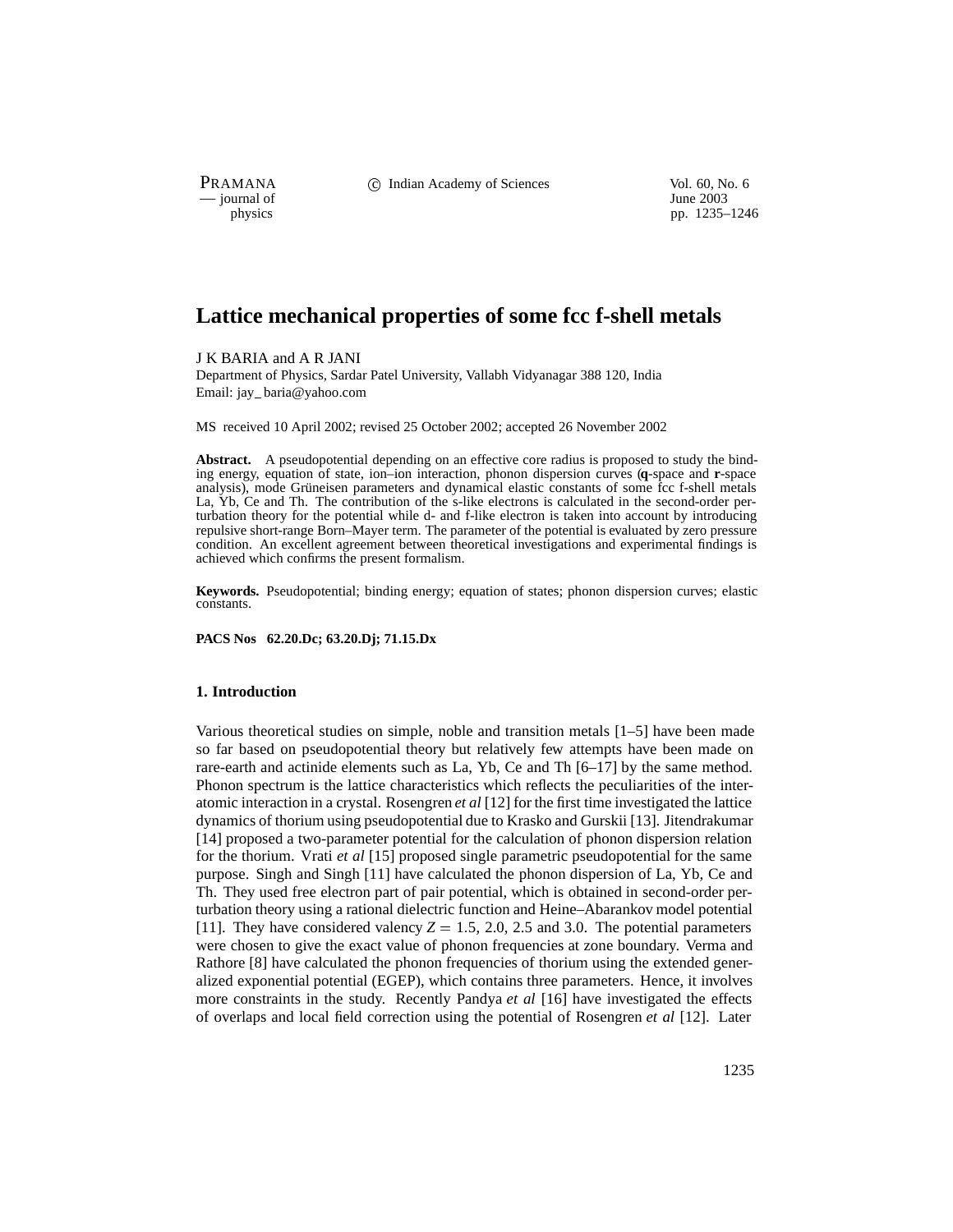# *J K Baria and A R Jani*

on they have also [17] reported the phonon dispersion curves, phonon density of states, Debye–Waller factor, mean square displacements and equation of state for thorium. In order to interpret the results of complex structure of transition, rare-earth, actinides and noble metals it is highly desirable to have simple method of general applicability which can reproduce the results of most of the physical properties very close to the experimental findings. In all the above-mentioned studies no author has adopted a standard method to calculate the potential parameter. Hence in the present paper we thought it worthwhile to follow a unique method for the determination of potential parameter, which is free from any experimental fitting procedure.

# **2. Model potential**

In every pseudopotential formalism either local or nonlocal approach has been used for the calculation of metallic properties [1–5]. As nonlocal pseudopotential is complicated to tackle, most of the people preferred to work on local pseudopotential. In the present article we have proposed a local form of pseudopotential, which includes in a simple parametric way all the features dictated by the physics of the situation. Particularly it is seen that in noble, transition and actinide metals, below the Fermi energy level there are filled d- and f-bands which tend to push up the energy of a given state. Hence, effect called 'hybridization' would require a repulsive term in the model potential. Hence, in **r**-space, inside the core radius the model potential is a combination of repulsive and attractive terms (i.e. varying cancellation within the core). Beyond the core radius, the model potential is Coulombic in nature. In real space the potential is of the form (in Ryd.),

$$
W(r) = -\frac{2Z}{r_c^2} \left[ 2 - \exp\left(1 - \frac{r}{r_c}\right) \right] r, \quad r < r_c
$$
  

$$
W(r) = -\frac{2Z}{r}, \quad r \ge r_c.
$$
 (1)

The bare ion form factor in the wave number space (**q**-space) is of the form (in Ryd.),

$$
W_{\rm B}(q) = -\frac{8\pi Z}{\Omega_0 q^2} \left\{ \begin{array}{l} \frac{4(\cos qr_c - 1)}{q^2 r_c^2} + \frac{4\sin qr_c}{qr_c} + \frac{\sin qr_c}{(1+q^2 r_c^2)^3} [5qr_c - 4q^3 r_c^3 - q^5 r_c^5] \\ + \frac{\cos qr_c}{(1+q^2 r_c^2)^3} [11q^2 r_c^2 + 4q^4 r_c^4 + q^6 r_c^6] + \frac{2eq^2 r_c^2 (q^2 r_c^2 - 3)}{(1+q^2 r_c^2)^3} - \cos qr_c \end{array} \right\} \tag{2}
$$

where *Z* is the valency,  $\Omega_0$  the volume per ion, **q** the wave vector and *e* the base of natural logarithm. It is evident that the potential contains only one parameter  $r_c$  and it has also the characteristics of exhibiting varying cancellation within the core. In addition the potential is continuous at  $r = r_c$  and becomes weaker in the limit within the core  $r \to 0$ .

In the pseudopotential formalism it is necessary that the potential parameter can be determined properly. In the present work we have calculated the potential parameter from the zero pressure condition. The advantage of this method is that the potential does not bear any constraint due to a fitting procedure. Hence such a potential could be visualized as a parameter independent potential in the sense that the parameter is not determined by fitting it with any experimentally observed physical property of the system.

To consider the s–d–f hybridization and repulsion between the ions, we have introduced a Born–Mayer term  $\alpha \exp(-r\beta)$  in the total energy calculations. The inclusion of such a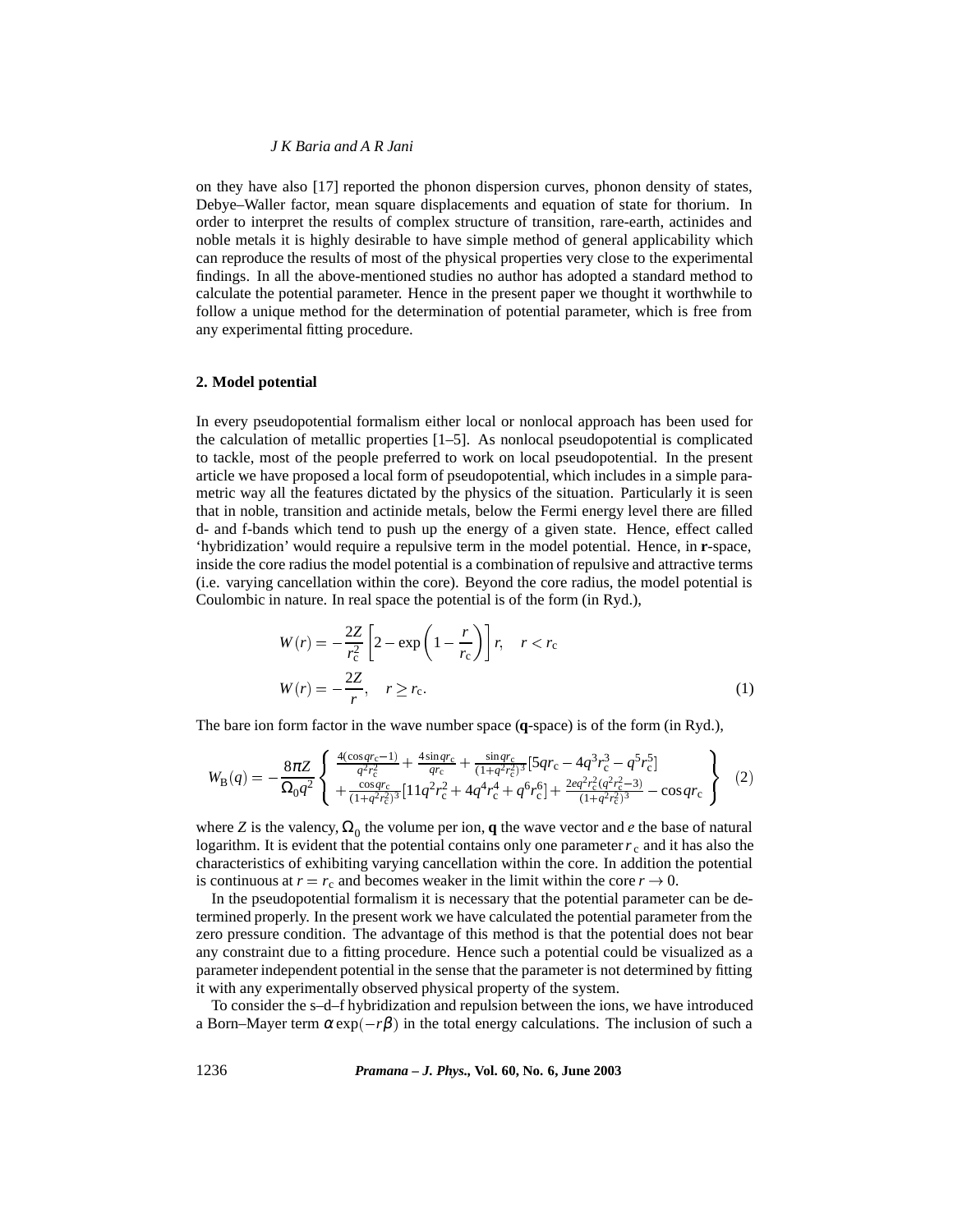#### *Lattice mechanical properties of some fcc f-shell metals*

term was already justified by Onwuagba [18] and Antonov *et al* [19] for considering the effect of f-electron in the rare-earth metals and d-electrons in the transition metals. In the present calculation we have chosen the valence  $Z = 2.0$  for all the metals and the other parameters used in the present calculations are given in table 1. We strongly emphasize the fact that we have not made fitting to experimental frequency at any symmetry points in the Brillouin zone. The Hartree dielectric function as modified by Taylor [20] has been used to obtain the screened form factor. We then used this particular combination of  $r_c$  and screening function to calculate the binding energy, equation of state, ion–ion interaction, phonon dispersion curves (**q**-space and **r**-space analysis), mode Grüneisen parameters and dynamical elastic constants of some fcc f-shell metals La, Yb, Ce and Th.

# **3. Binding energy and equation of states**

The calculated values of binding energy of all four metals considered here are given in table 1 along with experimental and other such theoretical findings. Our presently calculated values of binding energy are in excellent agreement with the experiment and superior to the previously reported values [11,21].

The pressure–volume (*P*–*V*) relation is shown in figure 1 for La, Yb, Ce and Th. It may be noted that so far no one has reported theoretical *P*–*V* relation of these metals by pseudopotential except Pandya *et al* [17] and that too for thorium only. Our present *P*–*V* relation for La and Th are very close to the experimental findings. As there is no

|       |                      |          |       | Binding energies (in Ryd./ele.) |               |                |                |                |  |
|-------|----------------------|----------|-------|---------------------------------|---------------|----------------|----------------|----------------|--|
| Metal | $r_{\rm c}$<br>(a.u) | $\alpha$ | ß     | Present                         | Expt.<br>[11] | Others<br>[11] | Others<br>[11] | Others<br>[21] |  |
| La    | 2.64922              | 125.9    | 2.151 | 1.5326                          | 1.5519        | 1.5525         | 1.5507         | 1.4095         |  |
| Yb    | 2.49615              | 258.8    | 1.80  | 1.5750                          | 1.472         | 1.6944         | 1.6901         | 2.3661         |  |
| Ce    | 2.48823              | 335.0    | 1.271 | 1.5681                          | 1.5176        | 1.6346         | 1.6285         | 0.9191         |  |
| Th    | 2.36221              | 182.16   | 1.150 | 1.5944                          |               |                |                | 3.05           |  |

**Table 1**. Input parameters and binding energies (in Ryd./ele.)



**Figure 1.** Pressure–volume relation for La, Yb, Ce and Th.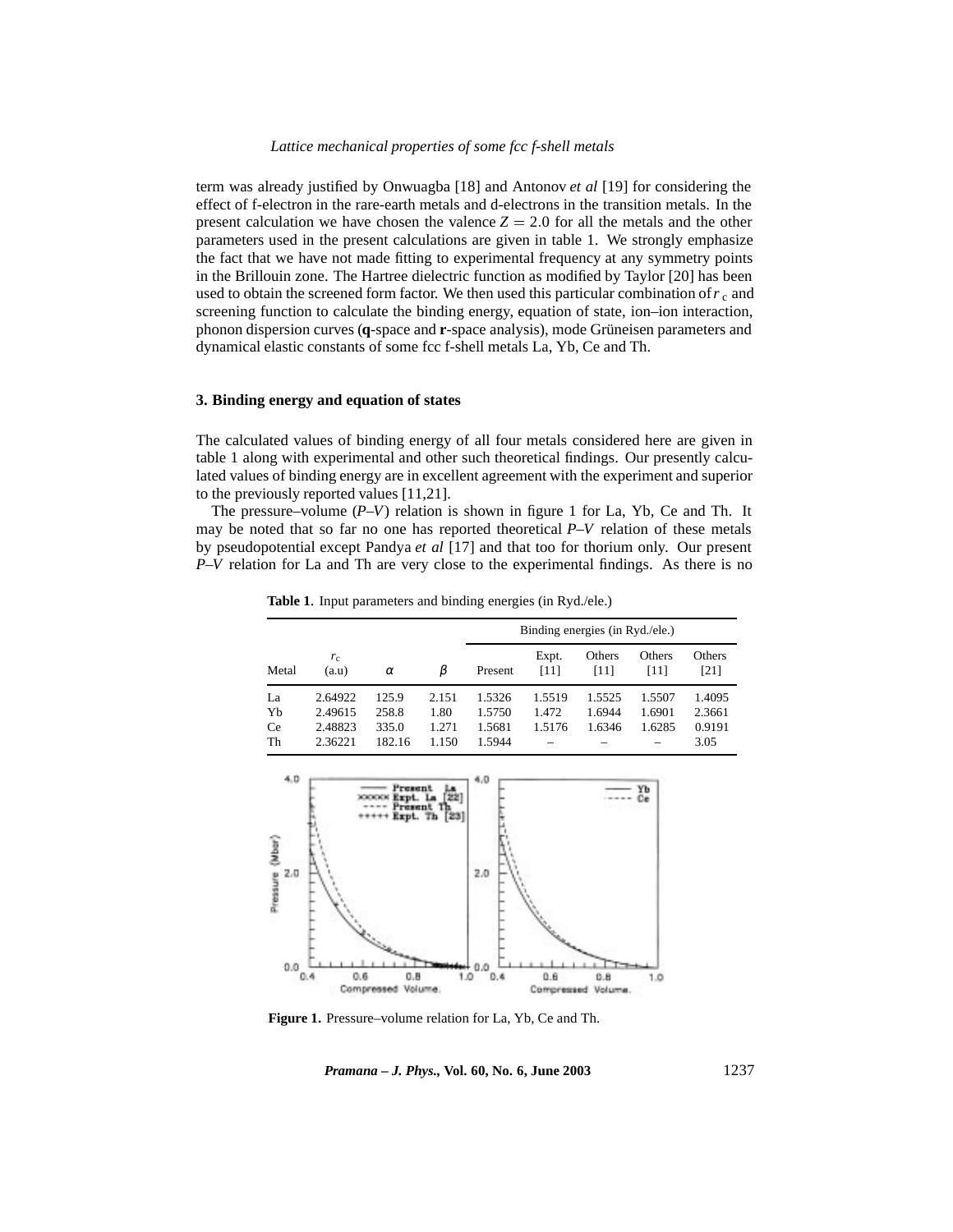*J K Baria and A R Jani*



**Figure 2.** Ion–ion interaction for La, Yb, Ce and Th.

experimental data available for Yb and Ce, it is predictive in nature. Our *P*–*V* relation for thorium is much better than Pandya *et al* [17]. The better agreement of equation of states up to about 40% compression shows that the present model can be safely used for calculating lattice mechanical properties of compressed rare-earth and actinide elements.

# **4. Ion–ion interaction**

In figure 2 we have displayed potential energy for La, Yb, Ce and Th. These potentials may be useful in lattice defect calculations since they show hard sphere-like behavior at small atomic separation.

#### **5. Phonon dispersion curves (q-space and r-space analysis)**

The dynamical matrix from which phonon energies and polarization vectors are calculated may be obtained either by summing real-space force constants or by performing a sum in reciprocal space. It is known that the real space sum converges faster than the more common reciprocal space sum and is more justifiable for the calculation of thermal properties and integral properties of the electron–phonon interactions. We have used both the methods, i.e., reciprocal space sum method as well as real space sum method for calculating the phonon dispersion relation of La, Yb, Ce and Th using our model potential.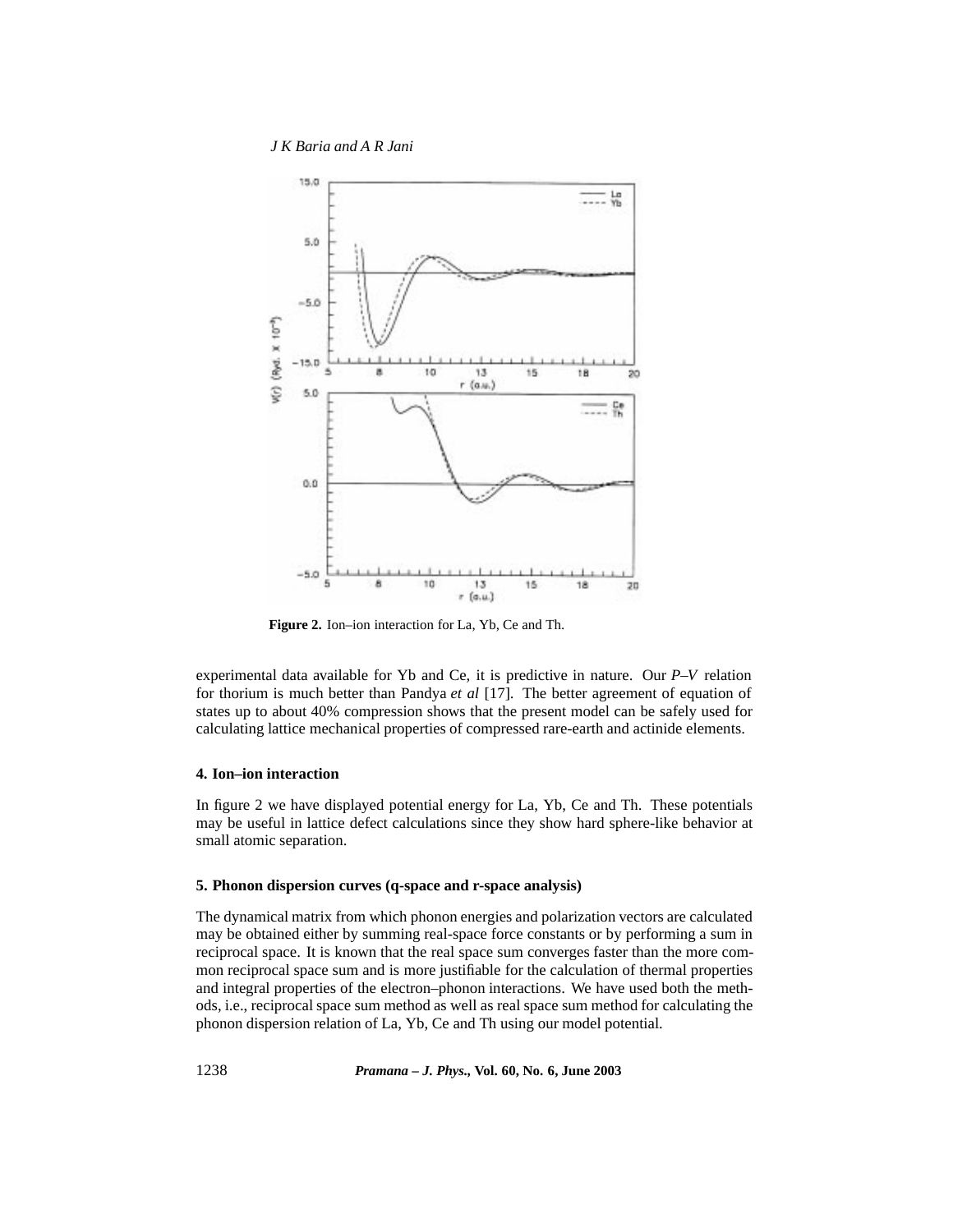#### *Lattice mechanical properties of some fcc f-shell metals*

Computations of the phonon frequencies along the three principal symmetry directions of the reciprocal lattice namely the  $(0,0,\xi), (0,\xi,\xi)$  and  $(\xi,\xi,\xi)$  directions have been carried out. In addition, we have also included the  $(1,\xi,0)$  and  $(1-\xi,\xi,\xi)$  directions in the present investigations. The secular determinant in **q**-space has been solved for 50 nearest neighbors [24] while in **r**-space it has been solved for 32 nearest neighbors [25,26].

The phonon dispersion curves of La, Yb, Ce and Th are displayed for **q**- and **r**-space in figures 3–6 respectively. Our present phonon dispersion curves show significant improvement to that of the previously reported work. This fact must be regarded as the remarkable achievement of the present model. Onwuagba [18] and Wang and Overhauser [27] have calculated the phonon dispersion curves of La and Yb and having maximum deviation of 30% between theoretically calculated and experimental values. The results of Singh and Singh [11] have the maximum discrepancy of 20% at [111]T mode for Ce, whereas for [111]L mode of La, Yb, Ce and Th is found to be 5%, 30%, 17% and 26% respectively. The theoretical phonon dispersion curves obtained presently show better agreement with experiments than that achieved by others [11,18,27].

#### **6. Phonon density of states (PDOS)**

The phonon density of states, i.e., frequency distribution curves were obtained by using the root sampling technique in which 1685 *q* values were used to calculate the frequencies in (1/48)th part of Brillouin zone. The number of frequencies so generated was  $192 \times 10^{-3}$ . Our results of DOS show good agreement with experimental findings and are shown in figure 7.



**Figure 3.** Phonon dispersion curves for La.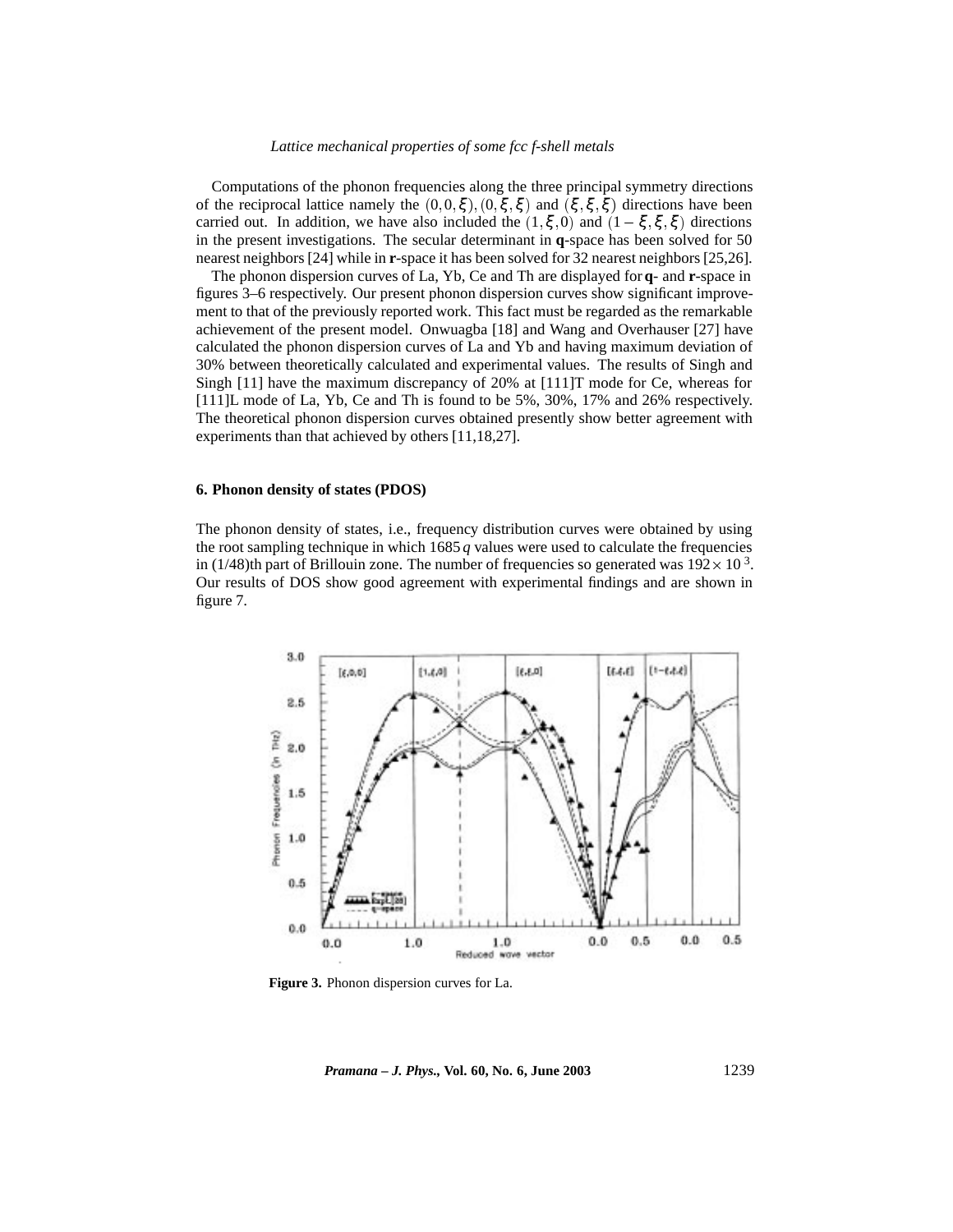*J K Baria and A R Jani*



**Figure 4.** Phonon dispersion curves for Yb.



**Figure 5.** Phonon dispersion curves for Ce.

# **7. Debye temperature**

The temperature dependence of lattice specific heat  $C<sub>v</sub>$  is very useful for studying the theoretical phonon density of states. However, it is convenient to represent temperature dependence of Debye temperature. The Debye temperature  $\theta_D$  at different temperatures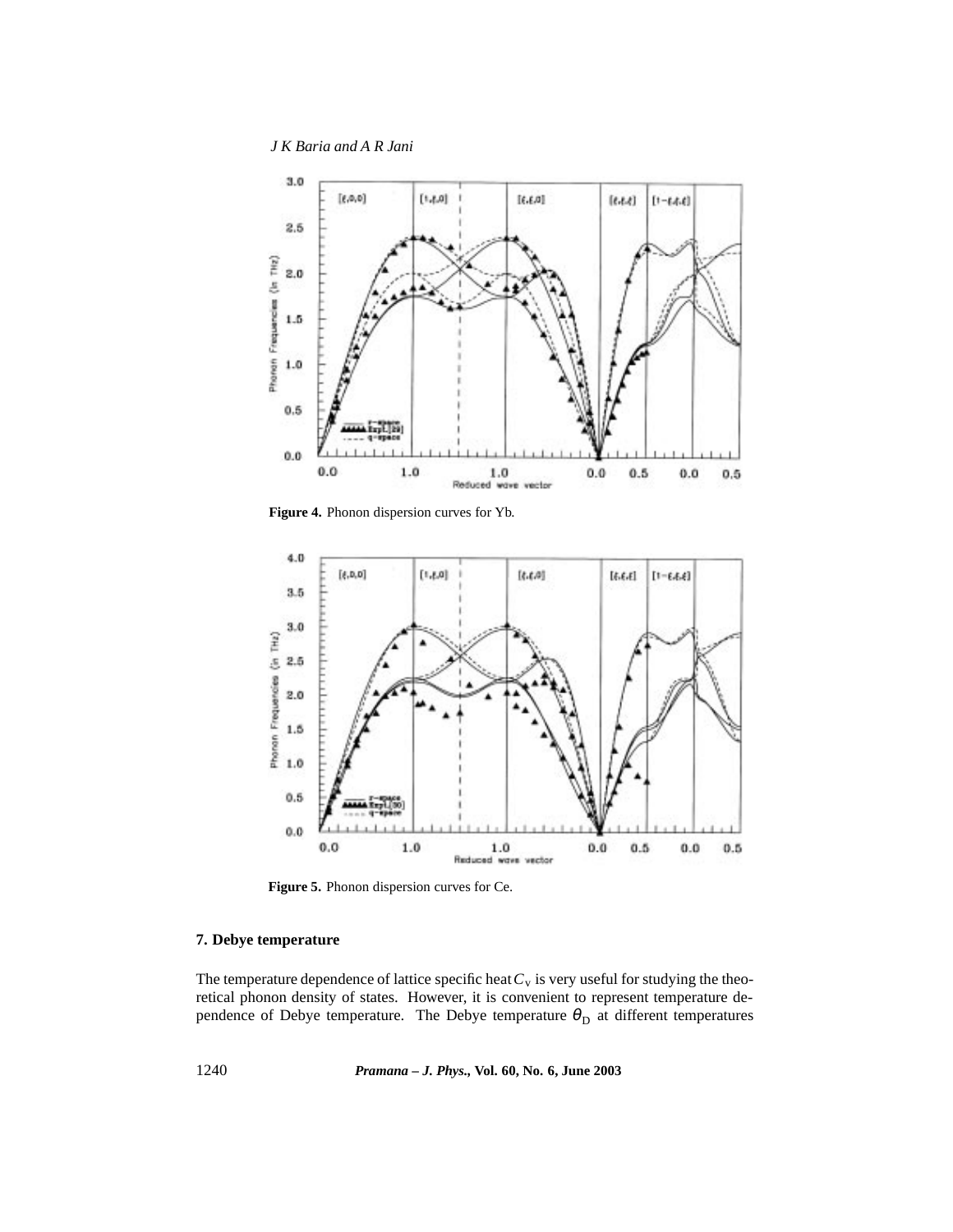

**Figure 6.** Phonon dispersion curves for Th.



**Figure 7.** Density of states for La, Yb, Ce and Th.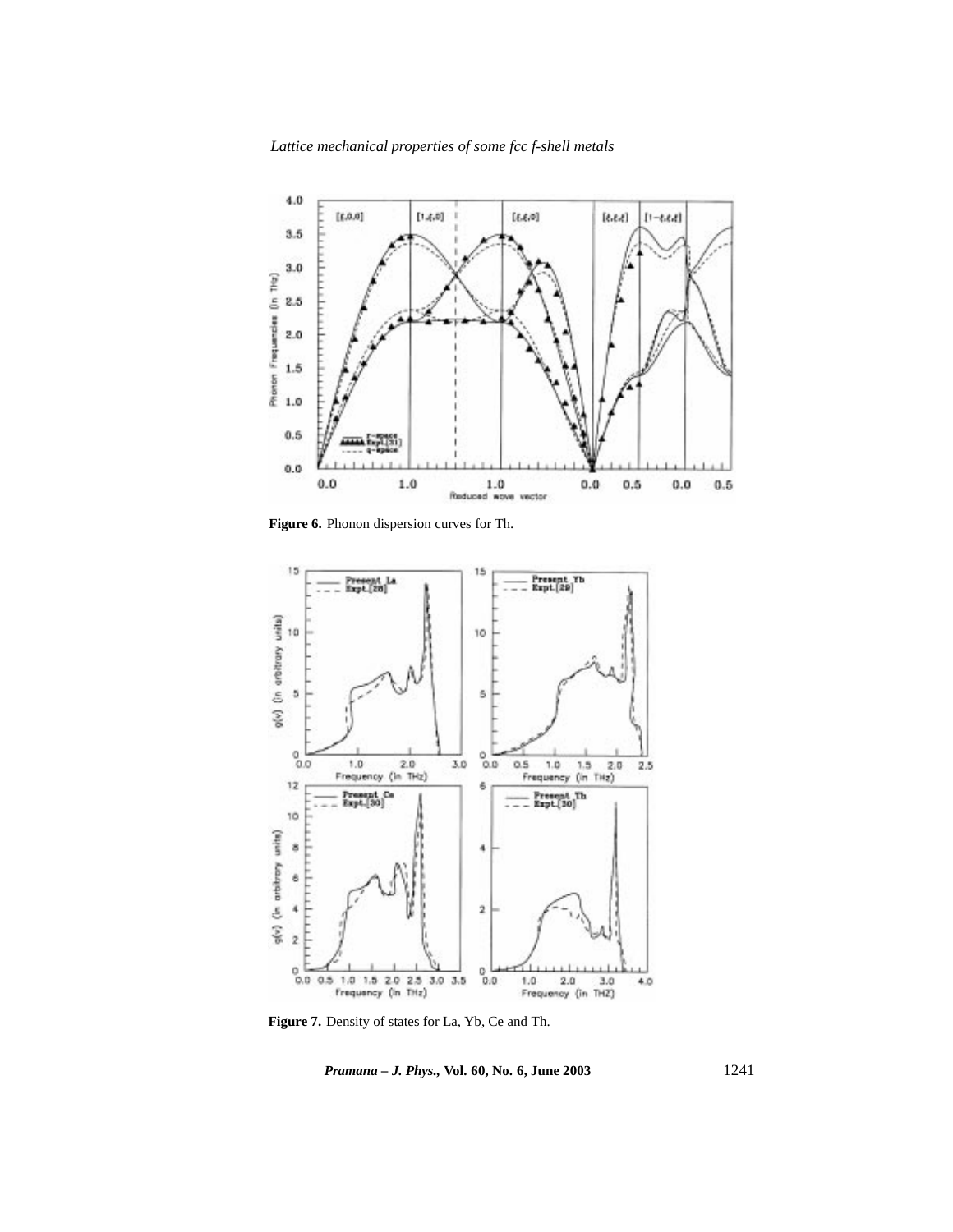*J K Baria and A R Jani*



**Figure 8.** Debye temperatures for La, Yb, Ce and Th.

can be found by using standard tables  $C_v/3R$  vs.  $\theta_D/T$  [32]. In this case the deviation of  $\theta_{\text{D}}(T)$  from constant indicates the difference between the observed heat capacity and that obtained in the Debye model. The results obtained are given in figure 8.

# 8. Mode Grüneisen parameters

The mode Grüneisen parameter  $\gamma(\mathbf{q}, j)$  describes the change in the frequency  $\omega(\mathbf{q}, j)$  of the phonon of wave vector **q** and the branch index *j* with volume  $\Omega$  and is defined by

$$
\gamma(\mathbf{q},j) = -\frac{\mathrm{d}[\ln \omega(\mathbf{q},j)]}{\mathrm{d}[\ln \Omega]}.
$$
\n(3)

Figures 9–12 display the mode Grüneisen parameters as calculated presently in the high symmetry directions. To the best of our knowledge, the mode Grüneisen parameters of La, Yb, Ce and Th have not been measured. The experimental data, based on tunneling spectroscopy, indicates that the Grüneisen parameter is necessarily mode dependent and that the transverse modes are more sensitive to compression than the longitudinal one.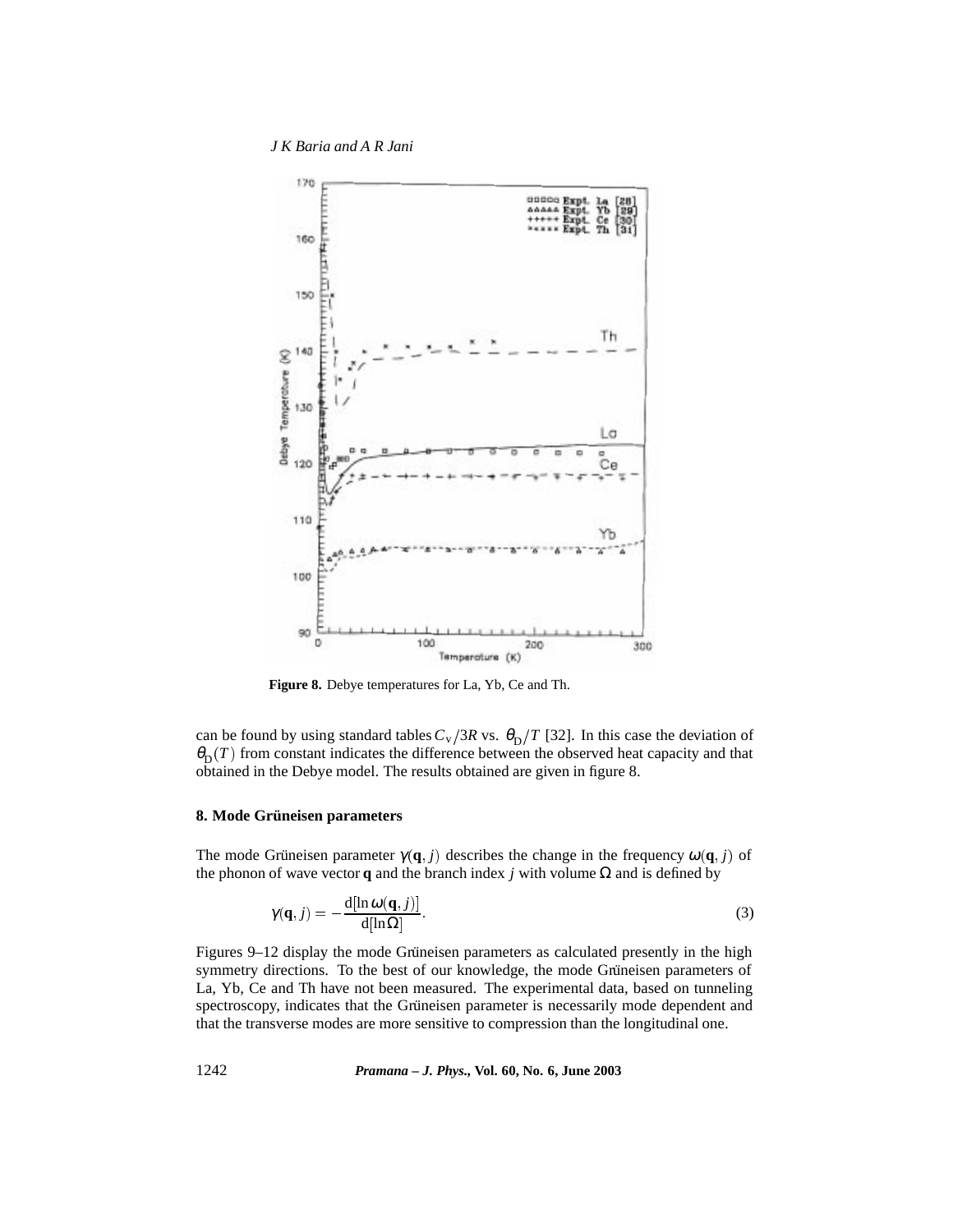*Lattice mechanical properties of some fcc f-shell metals*



Figure 9. Mode Grüneisen parameters for La.



Figure 10. Mode Grüneisen parameters for Yb.

# **9. Dynamical elastic constants**

The calculated values of  $C_{11}$ ,  $C_{12}$ ,  $C_{44}$  and bulk modulus are given in table 2 for La, Yb, Ce and Th respectively. These quantities are compared with the experimental and other such theoretical findings. In almost all the cases presently obtained theoretical values of elastic constants are better than or as good as those obtained by Singh and Singh [11] and Singh and Yadav [21] even though they have fitted their parameters with the experimental values. In the present work, we have not used any elastic constant for the determination of the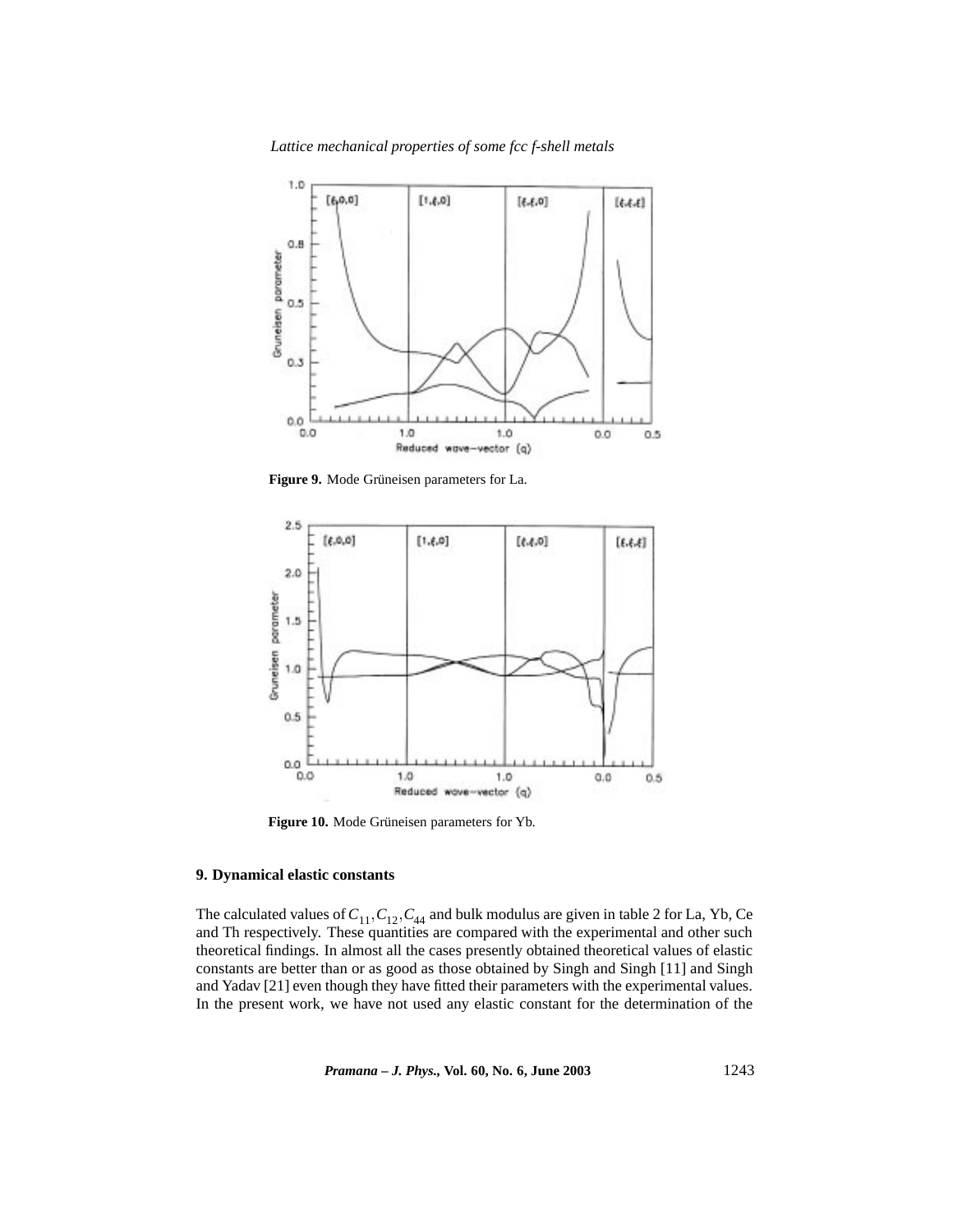*J K Baria and A R Jani*



Figure 11. Mode Grüneisen parameters for Ce.



Figure 12. Mode Grüneisen parameters for Th.

**Table 2.** Elastic constants and bulk modulus (in  $10^{12}$  dyne/cm<sup>2</sup>) of La, Yb, Ce and Th.

|          | La      |               | Yb      |               | <b>Ce</b> |               | Th      |               |
|----------|---------|---------------|---------|---------------|-----------|---------------|---------|---------------|
|          | Present | Expt.<br>[11] | Present | Expt.<br>[11] | Present   | Expt.<br>[11] | Present | Expt.<br>[11] |
| $C_{11}$ | 0.308   | 0.285         | 0.187   | 0.186         | 0.238     | 0.241         | 0.783   | 0.753         |
| $c_{12}$ | 0.171   | 0.204         | 0.106   | 0.104         | 0.104     | 0.102         | 0.622   | 0.489         |
| $C_{44}$ | 0.132   | 0.165         | 0.188   | 0.177         | 0.152     | 0.194         | 0.399   | 0.478         |
| B        | 0.216   | 0.231         | 0.133   | 0.131         | 0.148     | 0.148         | 0.675   | 0.577         |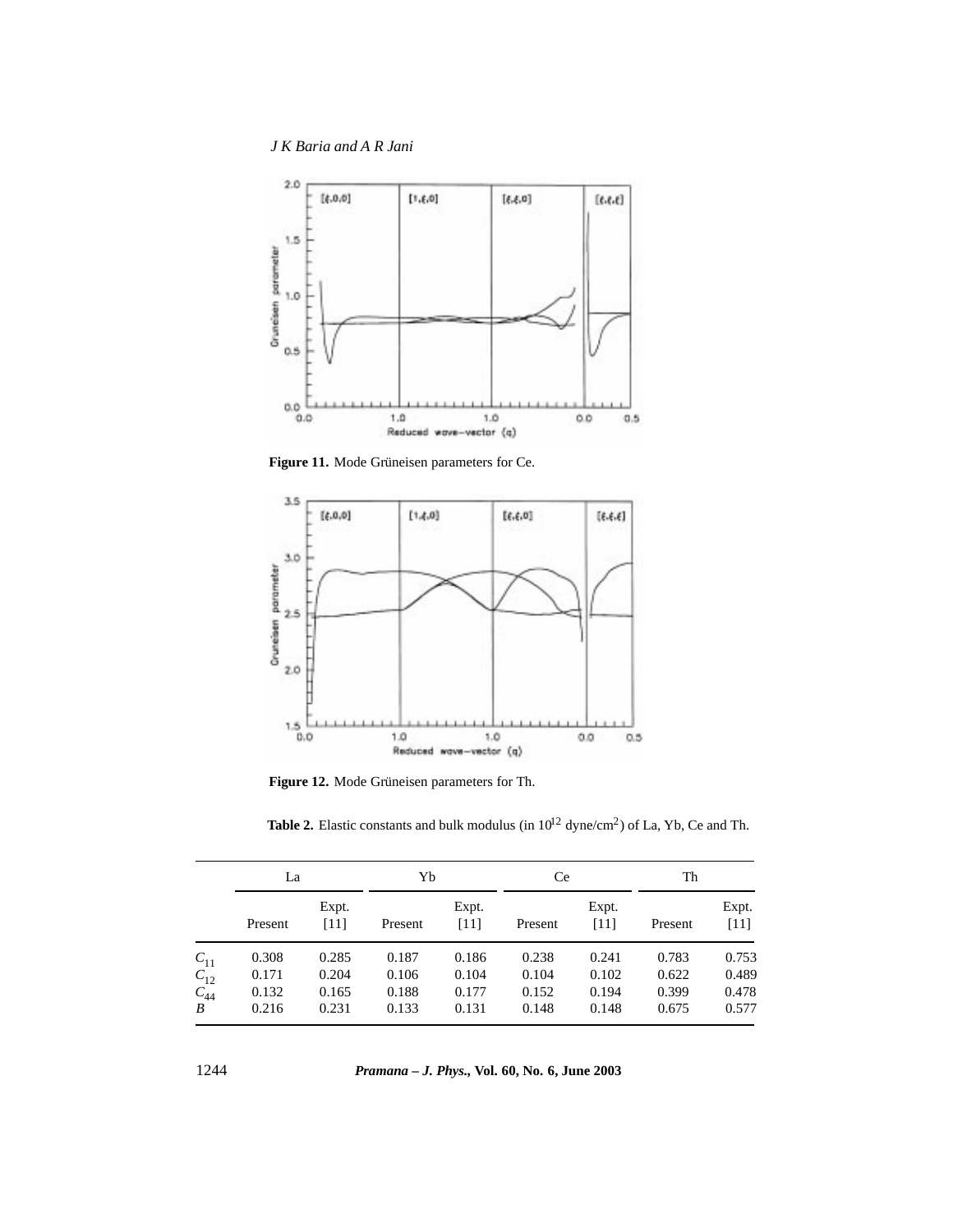#### *Lattice mechanical properties of some fcc f-shell metals*

parameter. It is in this regard that the present model must be regarded as a meaningful improvement in the model due to Singh and Singh [11], Singh and Yadav [21] and Pandya *et al* [17].

In order to interpret the results of complex structure of transition metals, rare earth metals, actinides and noble metals it is desirable to have simple method of general applicability, which can reproduce the results of most of the physical properties very close to the experimental findings. The results so obtained are also comparable to those obtained from the most sophisticated methods, which are intricate and require lengthy calculations with large computer time. The approach we suggest is simpler and less time consuming. Thus, the method can readily be used for the relative ease and accuracy.

The present study of phonon dispersion curves leads to the following conclusions.

Our present results of phonon dispersion curves show significant improvement from the earlier works [11,16–18,27]. Still, whatever discrepancies are there can be rectified by the following way.

- 1. One should either use the non-local electron–ion interaction with suitable exchange and correlation interaction for d-electron or the ultrasoft pseudopotential with the local density approximation.
- 2. In all the calculations described above, the inner d-shell is assumed to be bound and static. In a realistic formalism the movement of bound d-shell around the nuclei should be incorporated.
- 3. To reproduce all the phonon anomalies, the exact electronic band structure should be included in the calculation of phonon frequencies of d-band metals.

The phonon dispersion curves are calculated for **q** vectors lying in the major symmetry directions. On the other hand, for the density of state calculations one requires the calculations of frequencies for a large number of **q** vectors distributed throughout the Brillouin zone. It is possible that for all the vectors the results may not be equally good. This is reflected in the density of state. Such results have been reported in literature in the past in the case of Cu [33–35]. In light of the fact that exhaustive study of lattice mechanical properties requires a large number of points in the Brillouin zone, it is difficult to perform by first principle methods and hence the appropriate pseudopotential calculations can still be useful.

Further, the earlier applications of model potentials were limited to fitting with experimental phonon frequencies at some symmetry points in the Brillouin zone. In light of the above facts, the successful application of the present study confirms the superior formalism of the pseudopotential developed in the present work.

#### **Acknowledgements**

The work is supported under the special assistance program at the level of DRS by University Grants Commission (UGC), New Delhi. One of the authors (JKB) is thankful to the UGC for providing teacher fellowship.